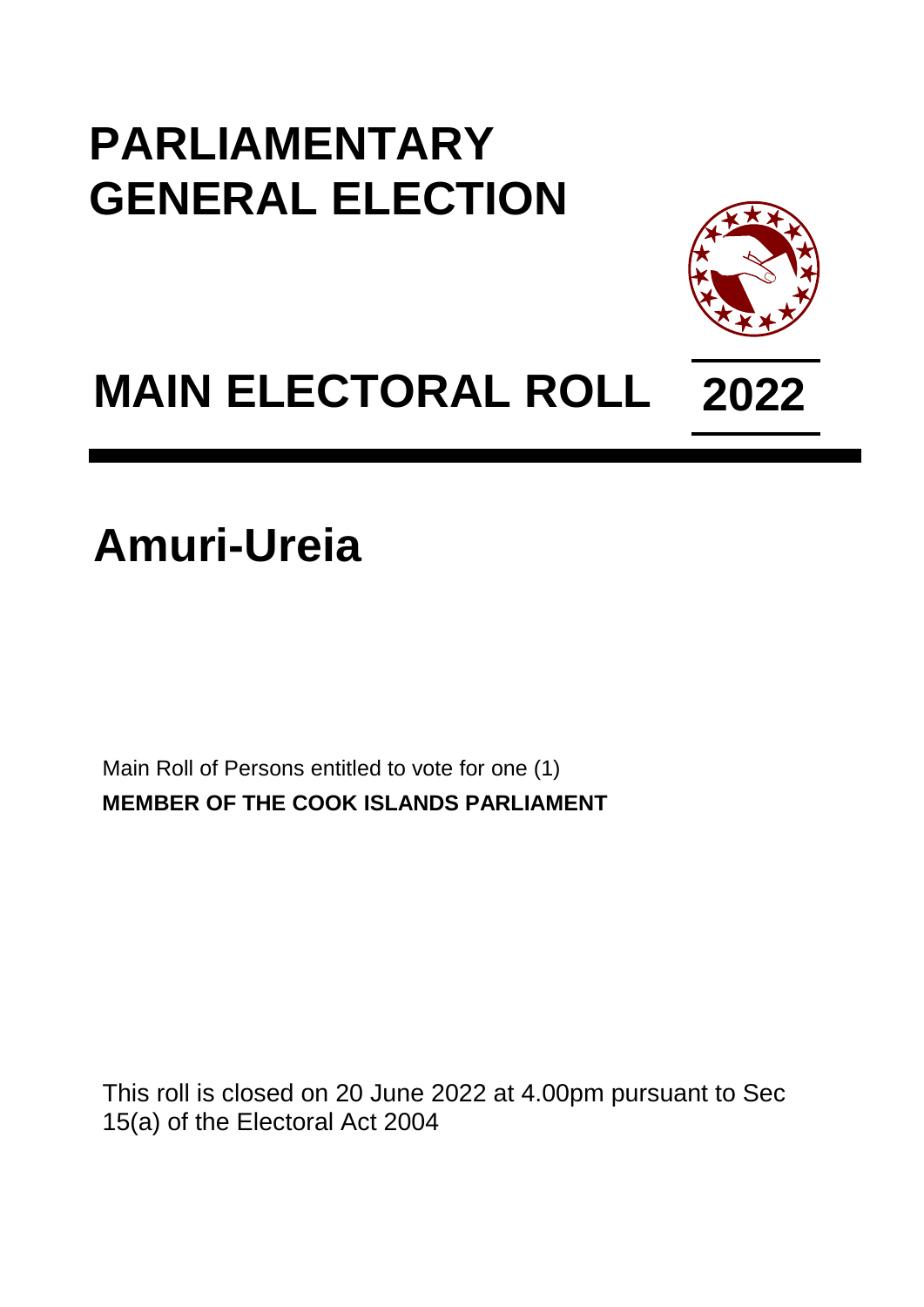

| Page<br>1<br>Line | Name in Full, Residence, Occupation                     |
|-------------------|---------------------------------------------------------|
| 1                 | ABELA Katherine Brennahassett, Amuri, Housemaid         |
| 2                 | ABERA-LORNIE Jael, Amuri, Self Employed                 |
| 3                 | ADENDOFF Danielle Simone, Amuri, Personal Trainer       |
| 4                 | AHSIN Maria, Ureia, Waitress                            |
| 5                 | AKAKOROMAKI Metua Totoiva, Amuri, Unemployed            |
| 6                 | ALLAN Henemoa, Ureia, Housekeeping                      |
| 7                 | ARMSTRONG Katrina Arii May, Amuri, Manager              |
| 8                 | ARMSTRONG Steven John, Amuri, Chef                      |
| 9                 | ATIRAI Ngatokorua Rautana, Amuri, Domestic Duties       |
| 10                | ATIRAI Rautana, Amuri, Groundsman                       |
| 11                | ATIRAI Tarataraina, Amuri, Groundsman                   |
| 12                | AUE Orapa Nooroa, Amuri, Kitchen Hand Cook              |
| 13                | AUMAREVA Aumareva, Amuri, Carpenter                     |
| 14                | BATES Metuakore, Amuri, Public Health Coordinator - TMO |
| 15                | BAXTER Tungane, Ureia, Manager - Seana B Ltd            |
| 16                | BEER Triplet, Amuri, Administrator                      |
| 17                | BEN MARSTERS Benny, Amuri, Builder                      |
| 18                | BENIONI Matangaro-O-Vaatini, Amuri, Supervisor          |
| 19                | BETERO Jacob, Amuri, Kitchen Hand                       |
| 20                | BETERO Matia, Amuri, Groundsman                         |
| 21                | BETERO Mote, Amuri, Retired                             |
| 22                | BETERO Nei Arita, Amuri, Domestic Duties                |
| 23                | BISHOP Anne Margaret, Ureia, Self Employed              |
| 24                | BISHOP Maria Elsie, Ureia, Office Assistant             |
| 25                | BISHOP Teinakore Tom, Ureia, Self Employed              |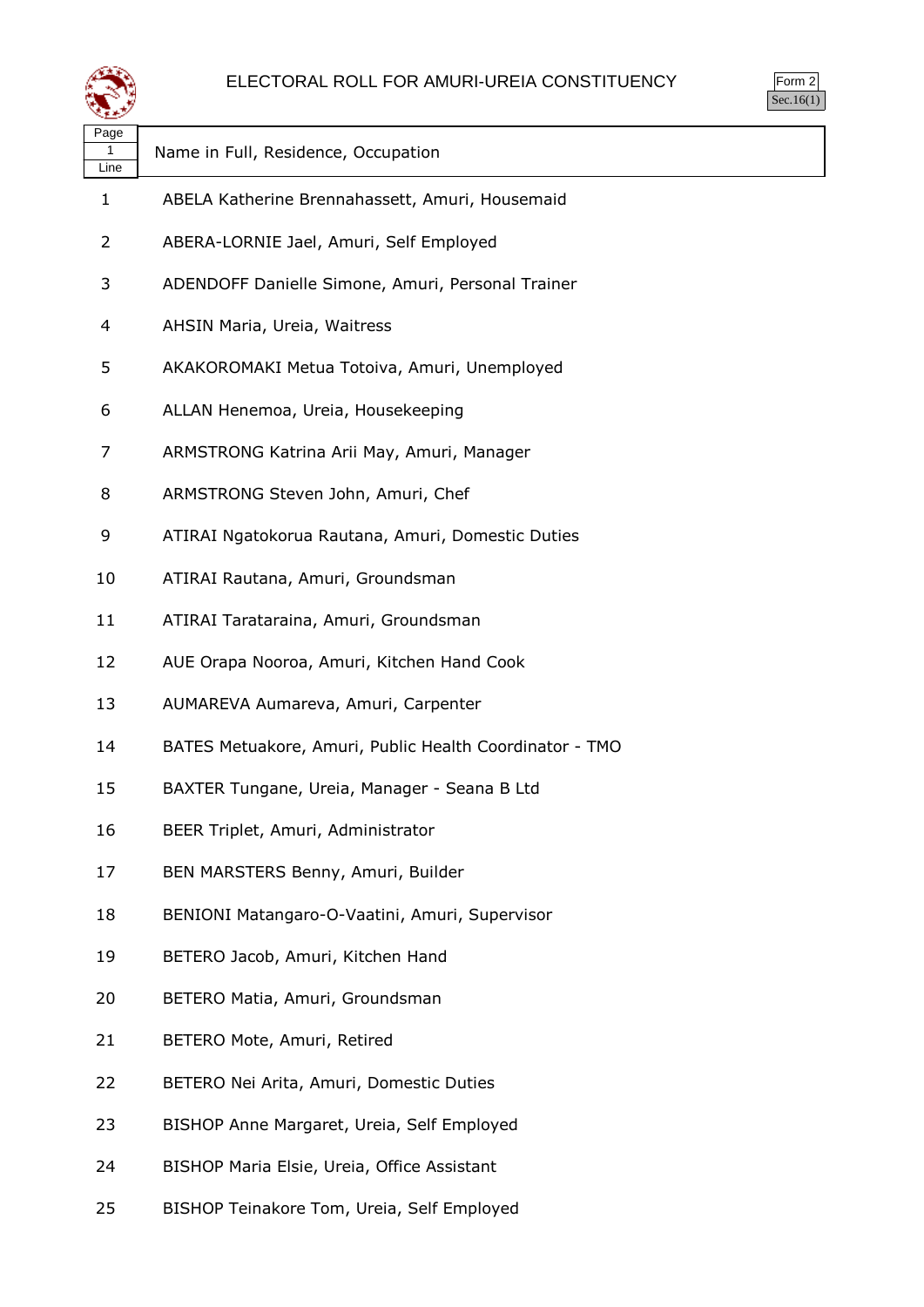

| ⋘                        |                                                       |
|--------------------------|-------------------------------------------------------|
| Page<br>2<br>Line        | Name in Full, Residence, Occupation                   |
| 1                        | BISHOP Tuangaru Tengaru, Vaipeka, Environment Officer |
| $\overline{2}$           | BROWN Lezric, Vaipeka, Front Office                   |
| 3                        | BROWN Maine, Vaipeka, Domestic Duties                 |
| $\overline{\mathcal{A}}$ | BROWN Robert Charles, Vaipeka, Pensioner              |
| 5                        | CAMERON-NICHOLAS Tepaeru, Amuri, Public Servant       |
| 6                        | CECIL Campbell, Amuri, Unemployed                     |
| 7                        | CECIL Cecil, Amuri, Groundsman                        |
| 8                        | CECIL Frances Pualine, Vaipeka, Domestic Duties       |
| 9                        | CECIL Koputai, Amuri, Shop Assistant                  |
| 10                       | CECIL Rutakina, Vaipeka, Akitua Employee              |
| 11                       | CECIL Rutakina Snr, Vaipeka, Chef                     |
| 12                       | CECIL Sarah Siainu-Sami, Vaipeka, Akitua Employee     |
| 13                       | CHARLIE Fred, Ureia, Pensioner                        |
| 14                       | CHARLIE Maki, Ureia, Pensioner                        |
| 15                       | CHARLIE Maki, Ureia, Waitress                         |
| 16                       | CLARKE Colette Amy, Amuri, Teacher                    |
| 17                       | COLLIER Diane Metua, Amuri, Housewife                 |
| 18                       | COLLINS Mata Manea-O-Tohoa, Amuri, Teacher            |
| 19                       | CUMMINGS Tiki Junior, Amuri, Unemployed               |
| 20                       | DANIEL Leo, Amuri, Boat Skipper                       |
| 21                       | DANIEL Lucy Akaiti, Amuri, Self employed              |
| 22                       | DANIEL Titaa Leo, Amuri, Sales woman                  |
| 23                       | DAVEY Alone, Amuri, Waitress                          |
| 24                       | DAVEY ITU Metua, Amuri, House Keeper                  |
| 25                       | DOHERTY Poppy Anne, Vaipeka, Domestic Duties          |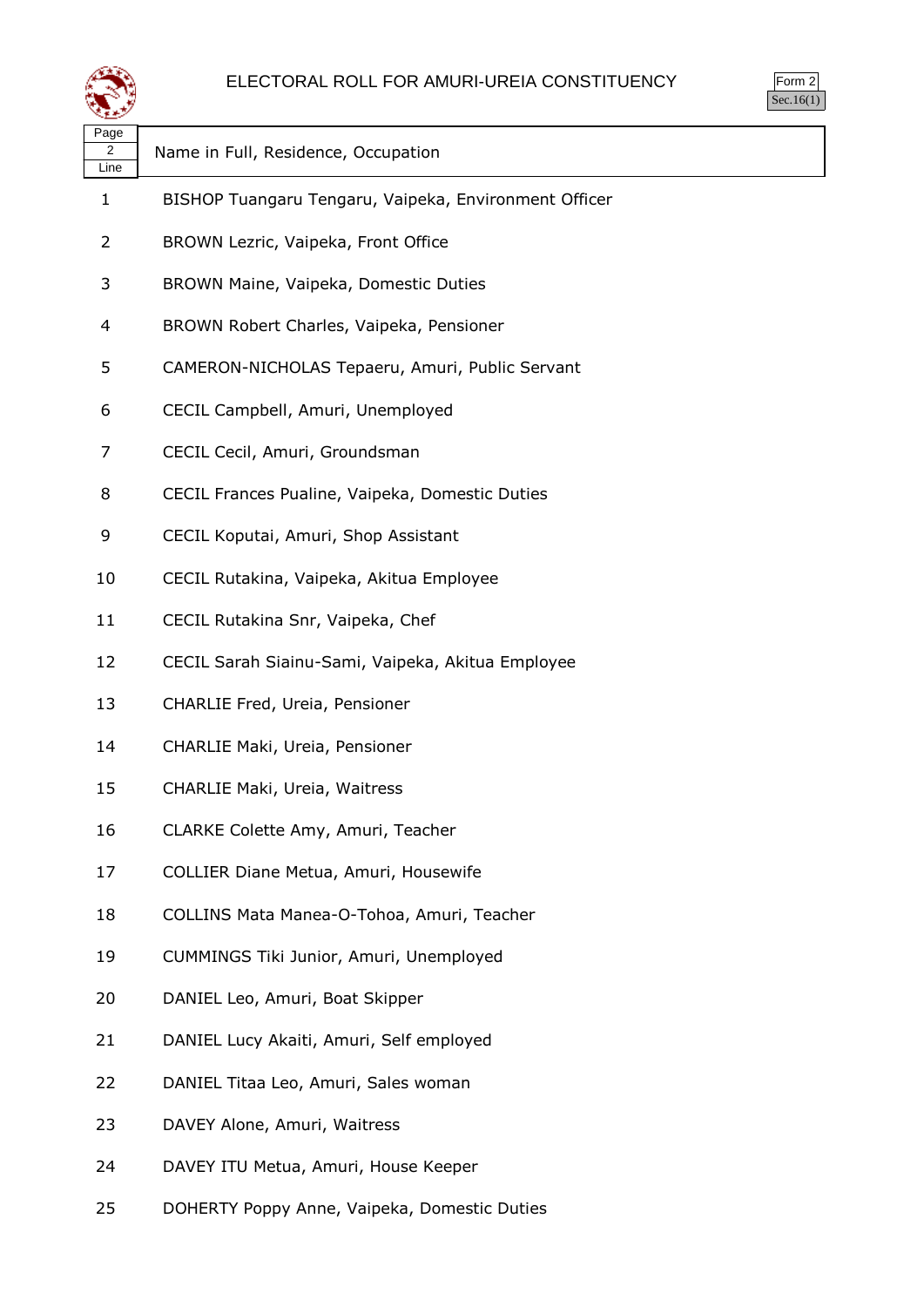

| 1<br>r |
|--------|
|        |

| لتحقيقه           |                                                           |
|-------------------|-----------------------------------------------------------|
| Page<br>3<br>Line | Name in Full, Residence, Occupation                       |
| 1                 | DOHERTY Stephen, Vaipeka, Retired                         |
| 2                 | ELI Janine Malina, Vaipeka, Domestic Duties               |
| 3                 | ELI Miriama, Vaipeka, Domestic Duties                     |
| 4                 | ELI Moerouru, Vaipeka, Domestic Duties                    |
| 5                 | ELI Tutai, Vaipeka, Planter                               |
| 6                 | ELIA Putoko, Amuri, Hotel Maintenance                     |
| 7                 | <b>EMANUEL Taia, Ureia, Domestic Duties</b>               |
| 8                 | FAÁLOGO Harlie, Vaipeka, Student                          |
| 9                 | FRANK Petirini, Amuri, Office Manager Asst.               |
| 10                | GEORGE Andrea Kai, Ureia, Pastry Chef-Pacific Resort      |
| 11                | GEORGE Jacklyn Teremoana, Ureia, Groundsmen               |
| 12                | GEORGE Leah Vaine, Amuri, Vaikoa Units                    |
| 13                | GEORGE Ngatere Taiti, Ureia, Housewife                    |
| 14                | GEORGE Rino, Ureia, Labourer                              |
| 15                | GEORGE Tuaine, Ureia, Executive Officer                   |
| 16                | GEORGE Tutai-Moeroa, Ureia, Unemployed                    |
| 17                | HANSEN Johnny Willie, Amuri, Retired                      |
| 18                | HANSEN Moeroa, Amuri, Self Employed                       |
| 19                | HARMANI Tiitavai Ben, Amuri, Builder                      |
| 20                | HARRISON Thomas Frederick, Amuri, Electrician             |
| 21                | HENRY Allan Gregory Rangimauke, Amuri, Ground Maintenance |
| 22                | HENRY Camp, Amuri, Bus driver                             |
| 23                | HENRY George Strickland, Amuri, Retired                   |
| 24                | HENRY Naomi, Ureia, Teacher                               |

HENRY Nicholas Royle, Amuri, General Manager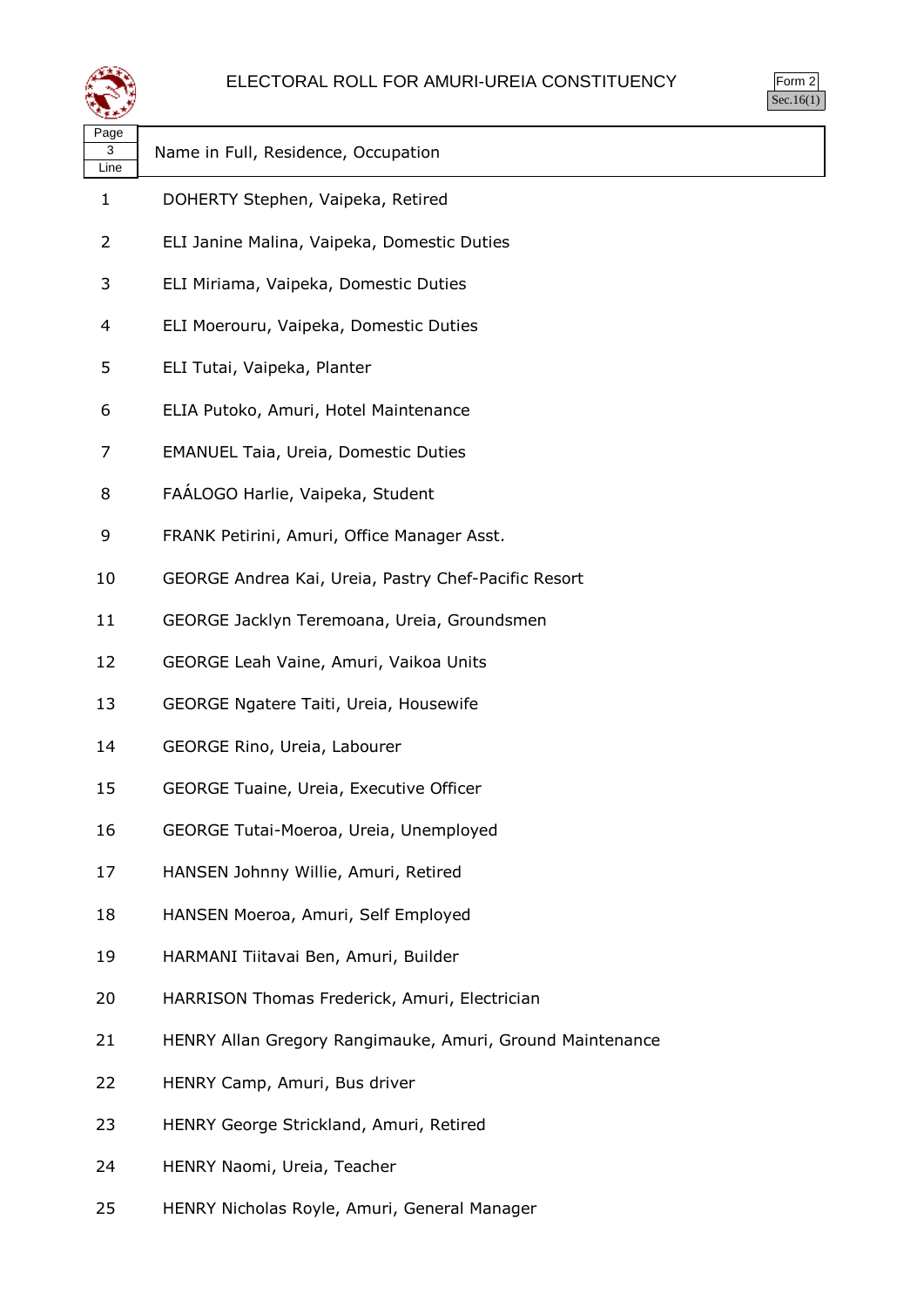

| Page<br>4<br>Line | Name in Full, Residence, Occupation                   |
|-------------------|-------------------------------------------------------|
| 1                 | HENRY Paul Charles, Amuri, Resort Maintenance Manager |
| 2                 | HENRY Pitonga, Amuri, Receptionist                    |
| 3                 | HENRY Robin Duncan, Amuri, Maintenance                |
| 4                 | HENRY Strickland, Ureia, Manager                      |
| 5                 | HENRY Susan Therese, Amuri, Not Stated                |
| 6                 | HENRY Taiti Katherine, Amuri, Caretaker               |
| 7                 | HENRY Tamara Mary Konini, Amuri, Self Employed        |
| 8                 | HENRY Tiavare, Amuri, Maintenance-Tamanu Beach        |
| 9                 | HERMAN Nane Tai, Amuri, Tour Operator                 |
| 10                | HERMAN Romli, Amuri, Chef-The Boat Shed               |
| 11                | HERMAN Teokotai James, Amuri, Self Employed           |
| 12                | HEWETT Albert, Vaipeka, Retired                       |
| 13                | HEWETT Taraariki Lee Jones, Vaipeka, Self Employed    |
| 14                | IOANE Daniel, Ureia, Self Employed                    |
| 15                | IOANE Henry, Amuri, Self Employed                     |
| 16                | IOANE Judy, Ureia, Waitress                           |
| 17                | IOANE Samuel Marsters, Amuri, Builder                 |
| 18                | IOANE Victor Jnr, Amuri, Bio Security                 |
| 19                | IOTEVA Joseph, Amuri, Groundsman                      |
| 20                | IOTEVA Kuruteke, Amuri, Yardman                       |
| 21                | IOTEVA Ngautuaine, Amuri, Domestic Duties             |
| 22                | ISAMAELA Isamaela Toanui, Amuri, Baker                |
| 23                | ISAMAELA Matangaro, Amuri, Domestic Duties            |
| 24                | ISAMAELA Misepa, Amuri, Tourism Officer               |
| 25                | ISAMAELA Nooapii, Amuri, Groundsman                   |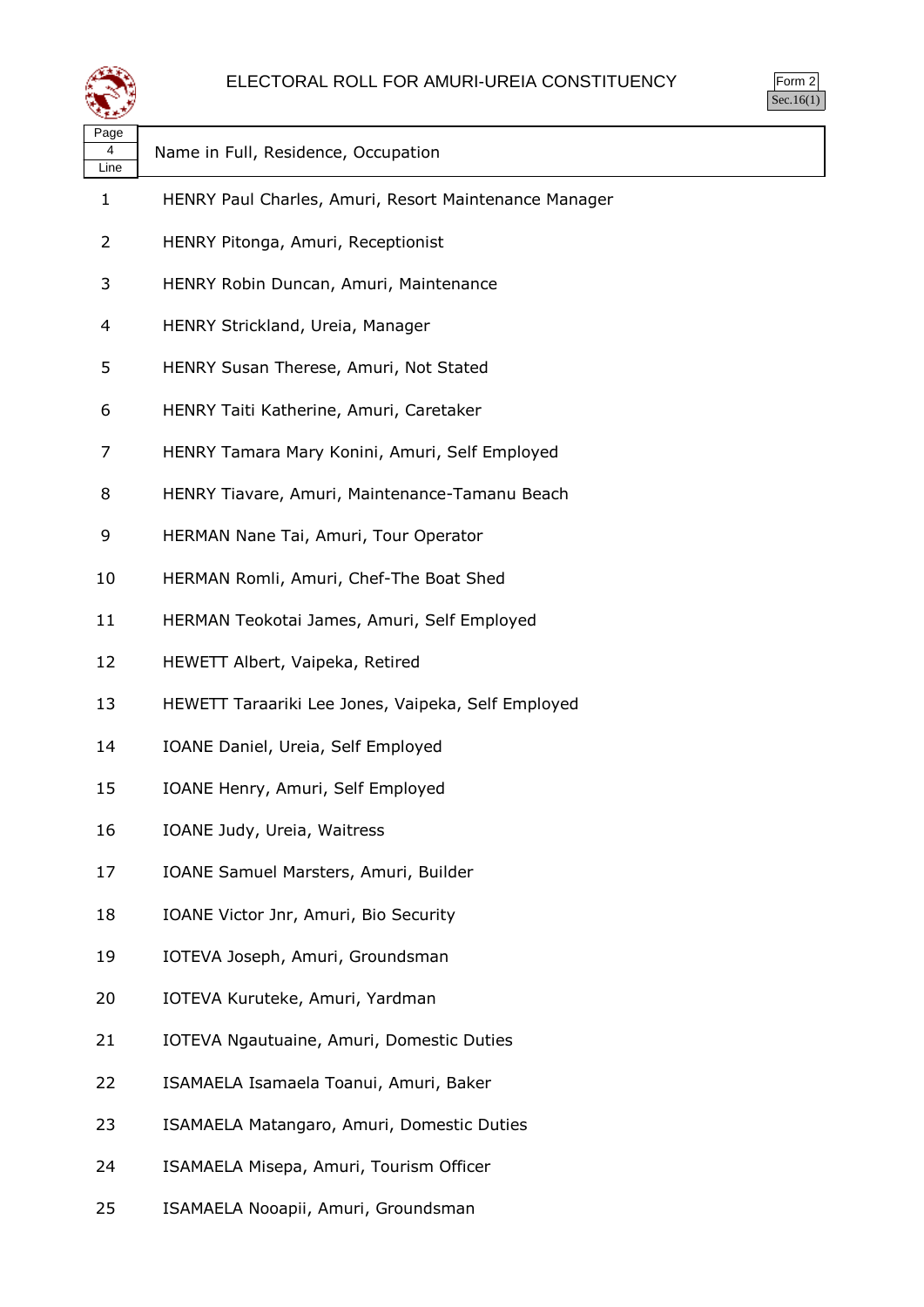

| ---               |                                                           |
|-------------------|-----------------------------------------------------------|
| Page<br>5<br>Line | Name in Full, Residence, Occupation                       |
| $\mathbf{1}$      | ISAMAELA Pauline Tetapu, Amuri, Tourism Officer           |
| 2                 | ISAMAELA Sean, Amuri, Cameraman CITV                      |
| 3                 | ISAMAELA Toanu, Amuri, Bus Driver                         |
| 4                 | IVIRANGI Toka, Ureia, home duties                         |
| 5                 | JEFFRIES Graeme Mairaro, Vaipeka, Aitutaki Builder        |
| 6                 | JESSIE Anita, Amuri, Bar Tender                           |
| 7                 | JESSIE-MILLS Maria Reire, Amuri, Self Employed            |
| 8                 | JOHNSEN Tekura Pere, Ureia, Pensioner                     |
| 9                 | JOHNSON Elizabeth Ratu, Vaipeka, Community Support Worker |
| 10                | JOSEPH Drollet Edgar Mareta, Amuri, Teacher               |
| 11                | JOSEPH Elia, Ureia, Unemployed                            |
| 12                | JOSEPH-TEREROA Maki, Amuri, Retired                       |
| 13                | JULLIAN Haruand Michael, Amuri, Groundsman                |
| 14                | KAITAO Tepaeru Ariki, Amuri, Nanny-Caregiver              |
| 15                | KAIVANANGA Kaiariki Pokoina, Ureia, Student               |
| 16                | KAKE Tarauna, Amuri, Unemployed                           |
| 17                | KAMOE Epipania, Amuri, Factory Worker                     |
| 18                | KAMOE Kamoe Tupou, Vaipeka, Driver                        |
| 19                | KAMOE Ngametua Sandy, Vaipeka, Waitress - Etu Moana       |
| 20                | KAMOE Ngatokoono, Vaipeka, Domestic Duties                |
| 21                | KAMOE Ngatokorua Ngatokoono, Vaipeka, Housewife           |
| 22                | KAMOE Ngatungane, Vaipeka, Domestic Duties                |
| 23                | KAMOE Oroaere, Vaipeka, Housewife                         |
| 24                | KAMOE Oroaere Zebruna, Vaipeka, Conciege-Vaka Cruise      |

KARIKA Willynn Craig, Amuri, Carpenter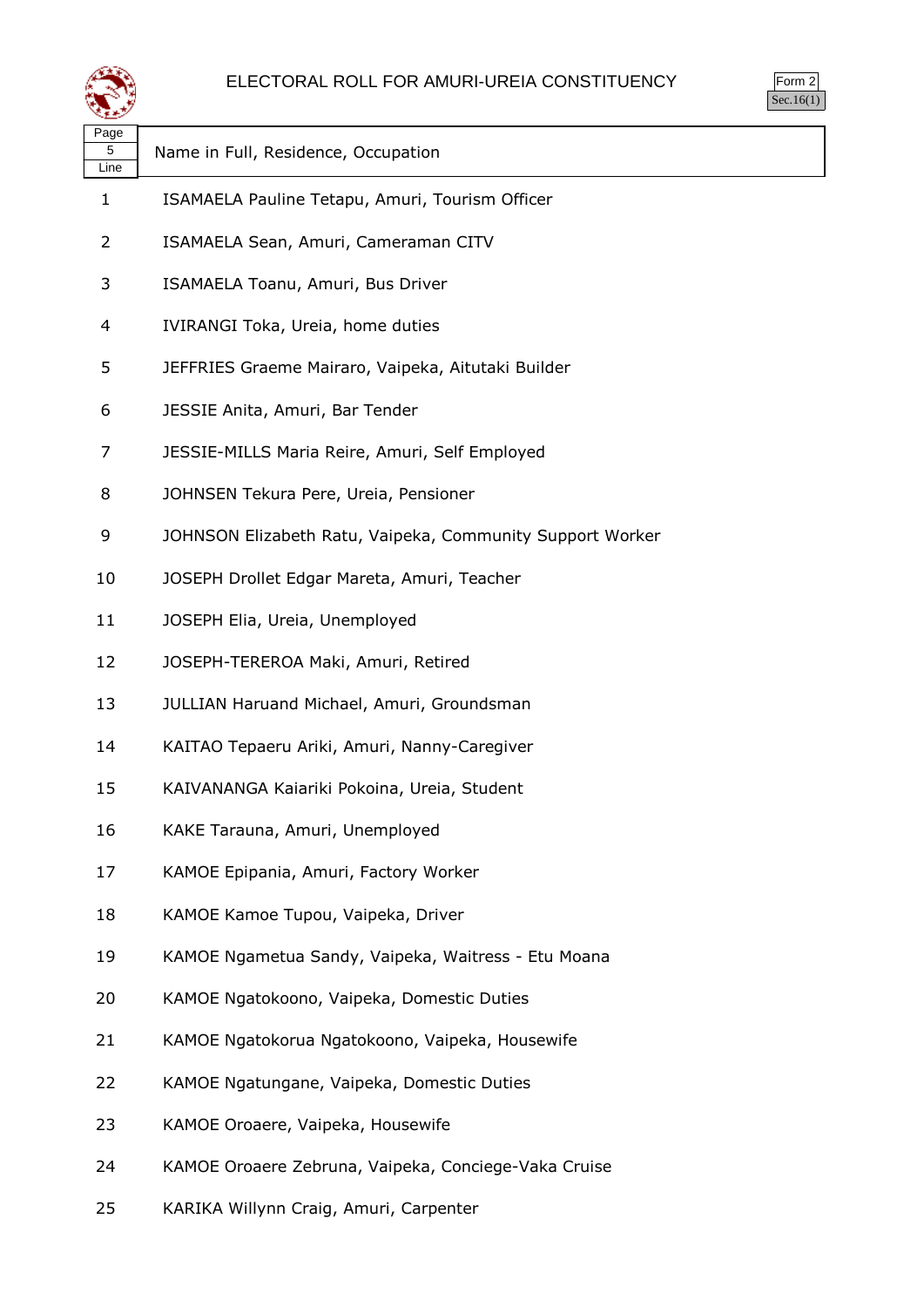

| u<br>г<br>٠<br>r, |
|-------------------|
|                   |

| لتستعيث           |                                                    |
|-------------------|----------------------------------------------------|
| Page<br>6<br>Line | Name in Full, Residence, Occupation                |
| 1                 | KATA Pa-Tapairu, Vaipeka, Teacher                  |
| 2                 | KATA Pa-Tapairu Julia, Vaipeka, Teacher            |
| 3                 | KATIC Teremakatea, Vaipeka, Housekeeping           |
| 4                 | KATU Andrew, Amuri, Tour Operator                  |
| 5                 | KATU Cathy, Amuri, Housewife                       |
| 6                 | KATU David, Amuri, Maintenance Worker              |
| 7                 | KATU Esther, Amuri, Retired                        |
| 8                 | KATU Kaiata, Amuri, Housemaid                      |
| 9                 | KATU Kishon, Amuri, Tour Guide                     |
| 10                | KATU Mafi, Amuri, Shop Assistant                   |
| 11                | KATU Makaro, Amuri, Retired                        |
| 12                | KATU Makaro Jnr, Amuri, Manager Infrastructure     |
| 13                | KATU Piriangaoa o Billy, Amuri, Planter            |
| 14                | KATU Teriimana, Amuri, Operator                    |
| 15                | KAUKURA Katangi, Ureia, Planter                    |
| 16                | KIMI David Ngatokoono, Amuri, Home Duties          |
| 17                | KIMIORA Mangi, Amuri, Maintenance                  |
| 18                | KIRIA Moehau, Amuri, Laundry Lady                  |
| 19                | KIRIA Ngatamaine, Amuri, Housemaid                 |
| 20                | KIRIA Repaio, Amuri, Self Employed                 |
| 21                | KIRIA Robert Repaio, Amuri, Cook                   |
| 22                | KIRIA Twin, Amuri, Domestic Duties                 |
| 23                | KIRITE Max Joseph, Vaipeka, Baker                  |
| 24                | KITAI Fabian Orlando, Amuri, Maintenance Boat Shed |
|                   |                                                    |

KLOKSTAD Dean Magnus, Amuri, Handyman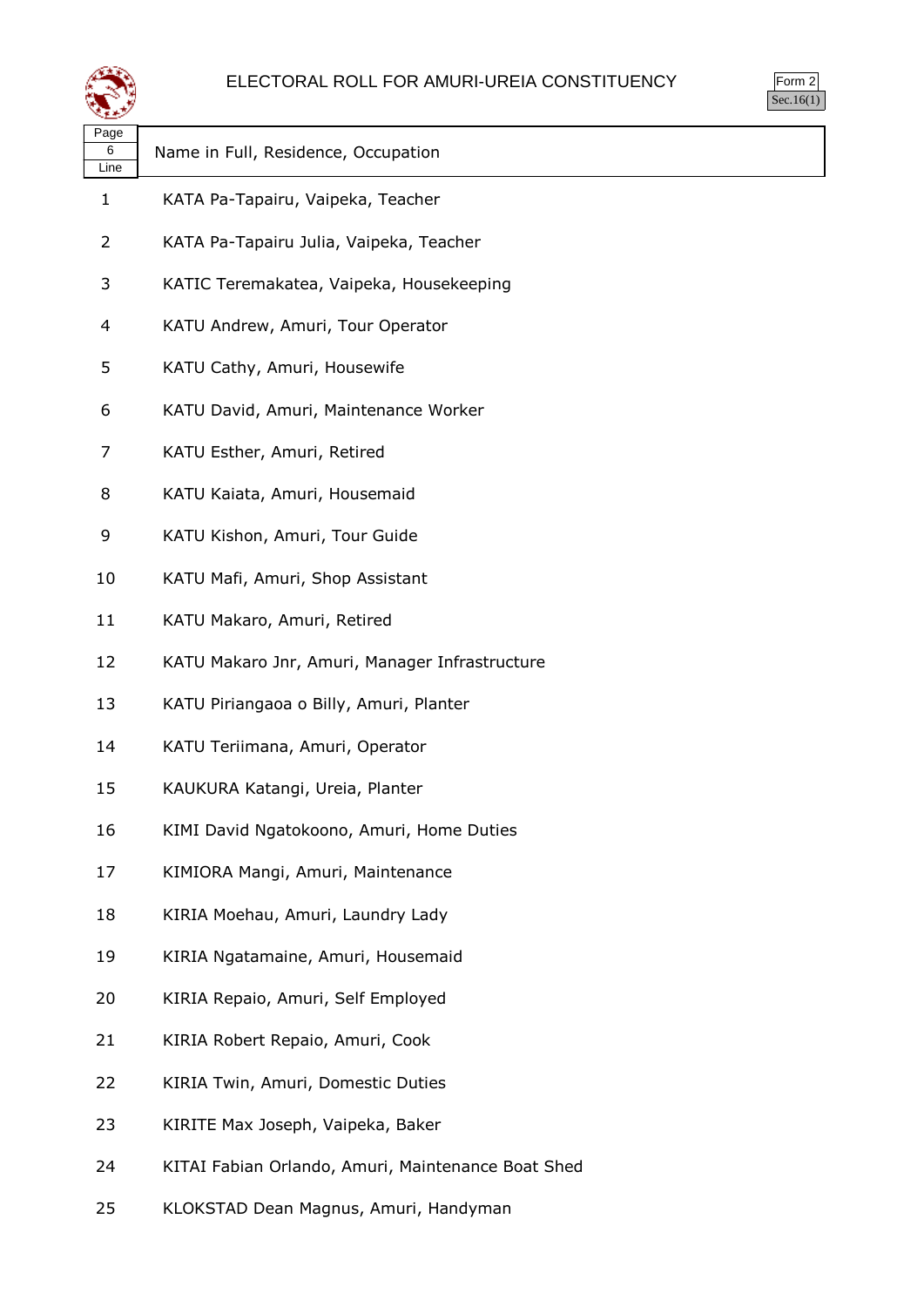



| Page<br>7<br>Line | Name in Full, Residence, Occupation                      |
|-------------------|----------------------------------------------------------|
| 1                 | KOTEKA Elizabeth Teremoana, Amuri, Housewife             |
| 2                 | KOTEKA Thomas George, Amuri, Hotelier                    |
| 3                 | KURETA Terereiti Funji, Amuri, Self Employed             |
| 4                 | LAWRENCE Patsy, Ureia, Domestic Duties                   |
| 5                 | LAZARO-TAUTURU Kerry, Amuri, Primary School Teacher      |
| 6                 | LESUVARUA Masimoni Raga, Amuri, Chef                     |
| 7                 | LOCKINGTON Eteta, Vaipeka, Pharmacy, Lab, X-ray Worker   |
| 8                 | LOCKINGTON Josephine, Amuri, Women's Development Officer |
| 9                 | LOCKINGTON Savage, Amuri, Company Director               |
| 10                | LOCKINGTON Tei, Amuri, Self Employed                     |
| 11                | MAAO Arerau Jnr Rino, Amuri, Tour Guide - Vaka Cruise    |
| 12                | MAEA Alone, Ureia, Shop Assistant                        |
| 13                | MAEA Tutai, Ureia, Housewife                             |
| 14                | MAKI Janet Grace, Amuri, Lawyer                          |
| 15                | MAKI Pearce Ronald, Amuri, Student                       |
| 16                | MAKI Rirei Grace, Ureia, Office Administrator            |
| 17                | MAKI Ronald, Amuri, Driver                               |
| 18                | MANA-DANIEL Kaiariki, Amuri, Shop Assistant              |
| 19                | MANA-DANIEL More, Amuri, Mechanic                        |
| 20                | MANAVAIKAI Celestine Tupou, Ureia, Pharmacist            |
| 21                | MANAVAIKAI Eteta, Ureia, Trainee Chef                    |
| 22                | MANAVAROA Temu-Haumata, Ureia, Self employed             |
| 23                | MANGAN Moira Viriama, Vaipeka, Domestic Duties           |
| 24                | MANUELA Manuela, Ureia, Motorize Captain                 |
| 25                | MANUELA Teapai, Ureia, Housewife                         |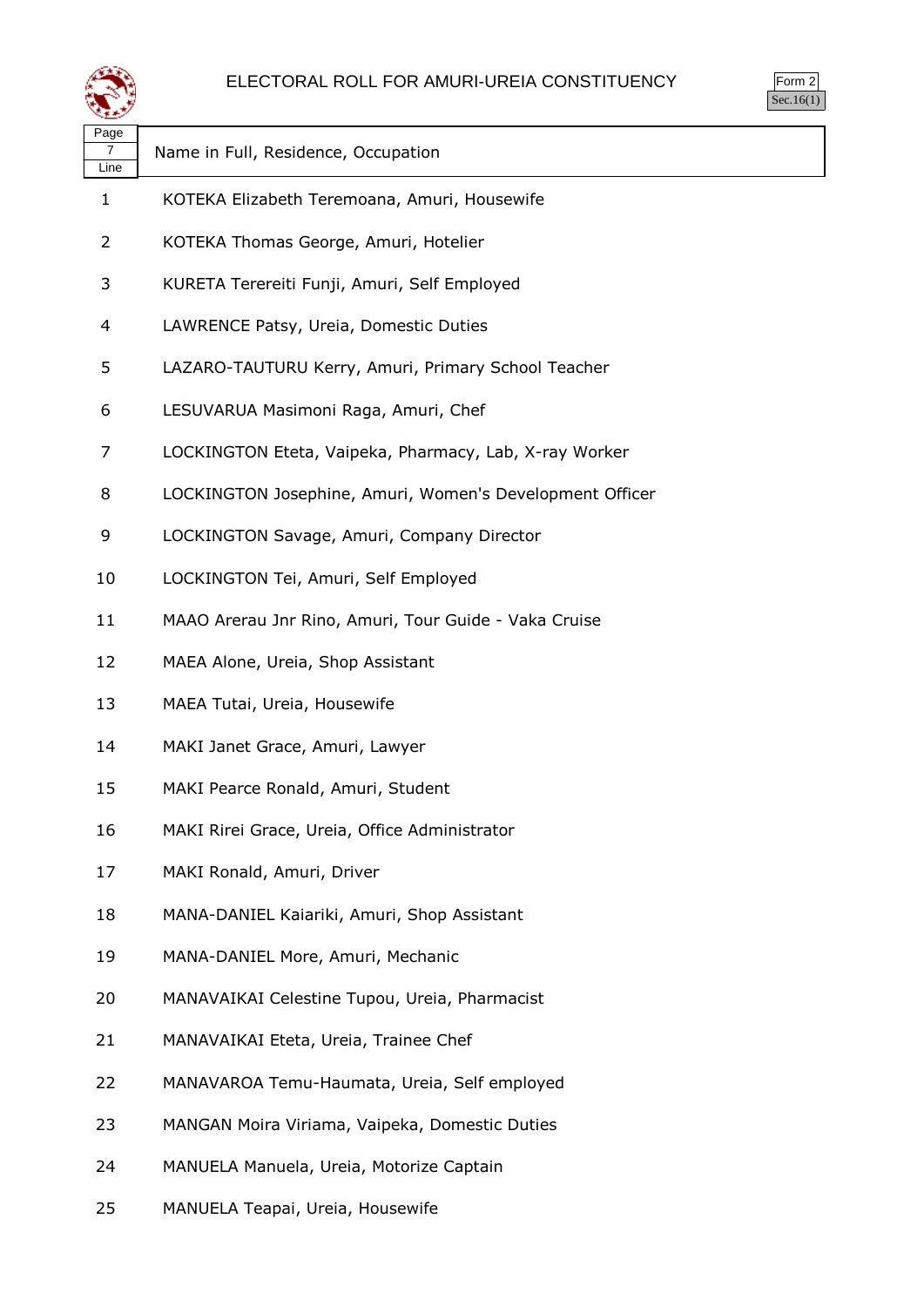

| Page<br>8<br>Line | Name in Full, Residence, Occupation                                |
|-------------------|--------------------------------------------------------------------|
| 1                 | MAOATE Bob, Amuri, Manager                                         |
| 2                 | MAOATE Mareta, Amuri, Aitutaki Power Supply - Senior Administrator |
| 3                 | MAOATE Moana Juliet, Amuri, General Manager                        |
| 4                 | MAOATE Paul, Ureia, Self Employed                                  |
| 5                 | MAOATE Paula Herevaseti, Amuri, Manageress                         |
| 6                 | MAOATE Tearaia, Amuri, Manager                                     |
| 7                 | MAOATE Temata, Ureia, Office Manager                               |
| 8                 | MAOATE Terepai, Amuri, Groundsman                                  |
| 9                 | MARAEARA Maraeara, Amuri, Occupation Not Stated                    |
| 10                | MARAEARA Training College, Amuri, Unemployed                       |
| 11                | MARAEARA Tuainekore, Amuri, Occupation Not Stated                  |
| 12                | MARIE Alexander, Amuri, Self Employed                              |
| 13                | MARIE Lee Arohanui, Amuri, Nurse                                   |
| 14                | MARO Enua, Ureia, Labourer                                         |
| 15                | MAROMANAVAIKAI-POARU Moeroa, Ureia, Teacher                        |
| 16                | MATAITI Daniel, Amuri, Fisherman                                   |
| 17                | MATAITI Lorina Rose, Amuri, Mother                                 |
| 18                | MATAITI Metua, Amuri, Kitchen Hand                                 |
| 19                | MATAITI Puroku, Amuri, Self-employed                               |
| 20                | MATAITI Tania, Amuri, Receptionist                                 |
| 21                | MATAITI Tuakana Benjamin, Amuri, Builder                           |
| 22                | MATAPO Greymouth Snr, Amuri, Labourer                              |
| 23                | MCALLISTER Kathleen Lucy, Amuri, Self Employed                     |
| 24                | MCBIRNEY Andrew Phillip, Amuri, Self Employed                      |
| 25                | MCBIRNEY Moyra Patricia, Amuri, Company Director                   |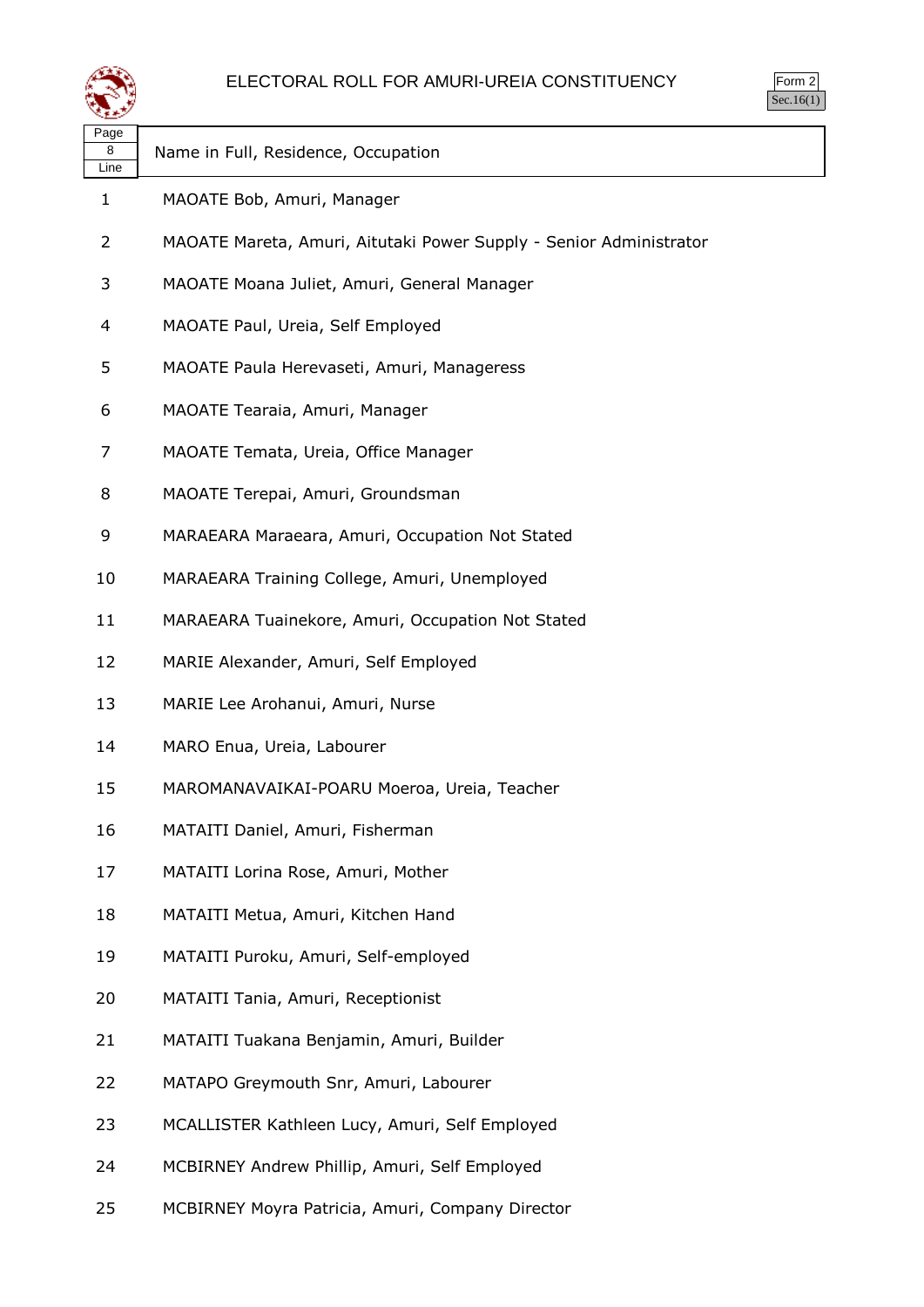

| ື້                |                                               |
|-------------------|-----------------------------------------------|
| Page<br>9<br>Line | Name in Full, Residence, Occupation           |
| $\mathbf{1}$      | METI David Stanley, Amuri, Local Television   |
| $\overline{2}$    | METI Ngatokorua, Amuri, Gardener              |
| 3                 | METI Taia, Amuri, Planter                     |
| 4                 | METI Tereapii Ioane, Amuri, Housewife         |
| 5                 | METUATINI Tupuna, Vaipeka, Housewife          |
| 6                 | MILLS Allen Gene, Amuri, Manager              |
| 7                 | MITIAU Taviria, Ureia, Housewife              |
| 8                 | MONGA Alone Teokotai Pita, Ureia, F&B Manager |
| 9                 | MUNOKOA Jimmy Teremaki, Amuri, Retired        |
| 10                | MUNOKOA Nooroa, Amuri, Retired                |
| 11                | NANAI Alan, Amuri, Self Employed              |
| 12                | NAPA Jason, Amuri, Reservartions Manager      |
| 13                | NATINI Ngatokotoru, Amuri, Planter            |
| 14                | NATU Marewenuea, Amuri, Domestic Duties       |
| 15                | NATUA Katapu, Ureia, Teacher                  |
| 16                | NAWAIA Tanawai, Vaipeka, Groundsman           |
| 17                | NEALE Letoya Levon, Amuri, Secretary          |
| 18                | NGAOIRE Andrew Aipo, Ureia, Self Employed     |
| 19                | NGAOIRE-NATUA Terangi, Ureia, Domestic Duties |
| 20                | NGAPARE Memory Annie, Amuri, Room Attendant   |
| 21                | NGAPOE Teokotai o Noo, Ureia, Boat Operator   |
| 22                | NGARO Tangiruaine, Ureia, Fisherman           |
| 23                | NGATOKO Teinakore, Ureia, Groundsman          |
| 24                | NGATOKOA Mac, Amuri, Tour Guide               |
|                   |                                               |

NGATOKORUA Ngatokorua Jnr, Amuri, Builder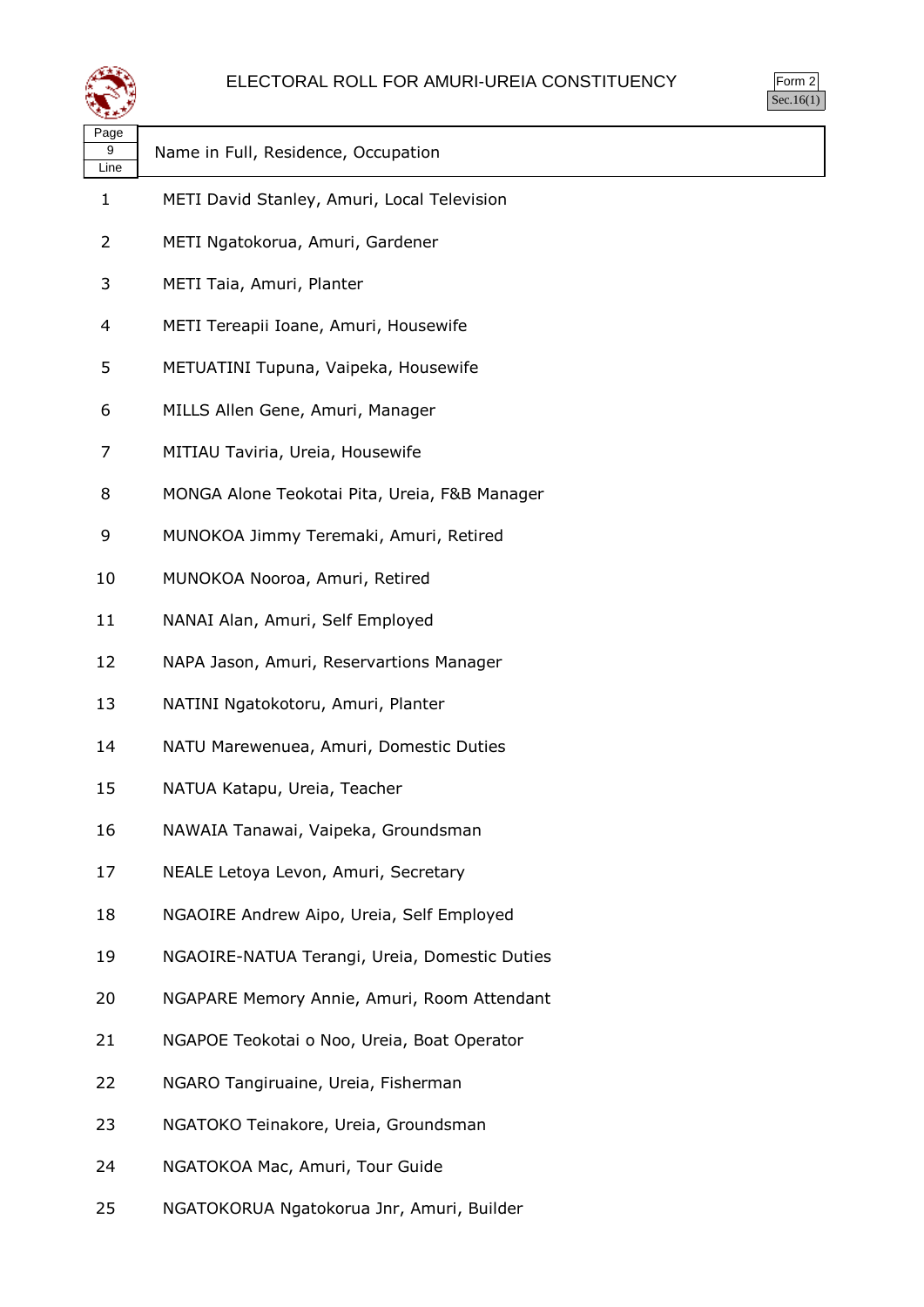

| Page<br>10<br>Line | Name in Full, Residence, Occupation                         |
|--------------------|-------------------------------------------------------------|
| 1                  | NGATOKOTORU Matamanea Noo, Amuri, Waitress Tamanu Beach     |
| 2                  | NGATUAKANA Makiroa, Ureia, Domestic Duties                  |
| 3                  | NGATUAKANA Teokotai Diana Fiona, Ureia, Bartender           |
| 4                  | NICHOLLS Charlie, Vaipeka, Public Servant                   |
| 5                  | NICHOLLS Muia, Amuri, Waitress                              |
| 6                  | NICHOLLS Plumber, Ureia, Retired                            |
| 7                  | NICHOLLS Raui Taiti, Ureia, Retired                         |
| 8                  | NICHOLLS Tiriakau, Ureia, Pensioner                         |
| 9                  | NICHOLLS Tumutoa Teariki, Ureia, Bus Driver                 |
| 10                 | NOOROA Teremoana, Amuri, Domestic Duties                    |
| 11                 | NOOROA Teura Junior, Ureia, Self Employed                   |
| 12                 | NUMANGA Glover Taitearii Iria Tenei, Ureia, Auto Technician |
| 13                 | OAARIKI Aito Oa, Ureia, Pensioner                           |
| 14                 | OAARIKI Tangaipu, Ureia, Unemployed                         |
| 15                 | OAARIKI Tangi Agnes, Ureia, Housewife                       |
| 16                 | ORIKA Joshua Moe, Amuri, Deckhand-Cruiser                   |
| 17                 | PAKOTI John, Amuri, Self Employed                           |
| 18                 | PAKOTI Tungane Rangi, Amuri, Pensioner                      |
| 19                 | PAORA Kairangi, Ureia, Domestic Duties                      |
| 20                 | PAORA TEKII Koroa, Amuri, Planter                           |
| 21                 | PARE Plumber, Amuri, Carpenter                              |
| 22                 | PAREANGA Ngametuangaro Kristian, Ureia, Cook                |
| 23                 | PERE Maao-Tino Ioane, Ureia, Unemployed                     |
| 24                 | PETERO Peter, Ureia, Self Employed                          |
| 25                 | PETERO Vicki Kaye, Ureia, Manager                           |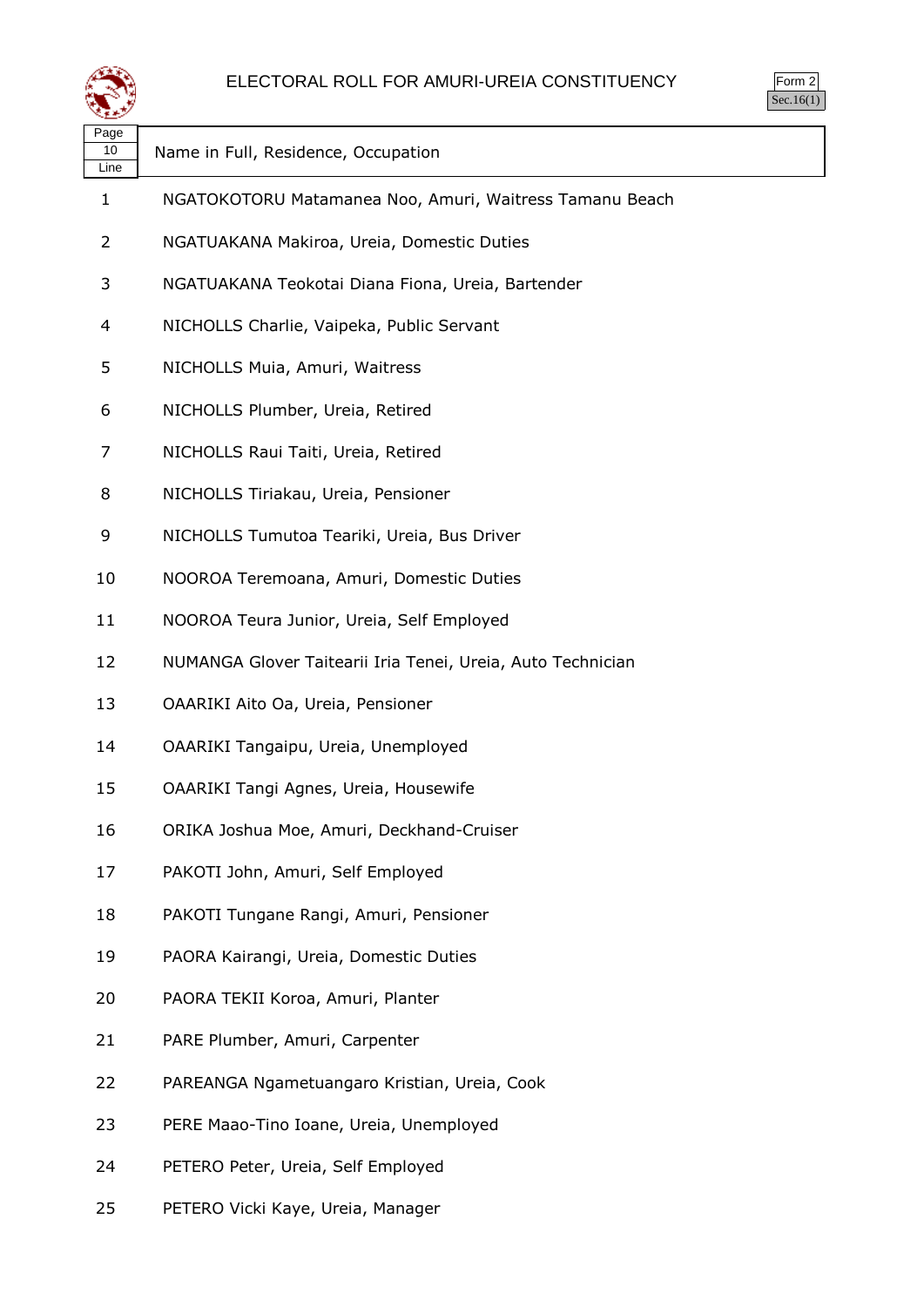

| Page<br>11<br>Line | Name in Full, Residence, Occupation                    |
|--------------------|--------------------------------------------------------|
| $\mathbf{1}$       | PILKINTON Marguerite Alice, Amuri, Pensioner           |
| 2                  | PIRANGI David, Vaipeka, Mechanic                       |
| 3                  | PIUA Ioteva, Amuri, Planter                            |
| 4                  | PORIMA Tupunamoeroa Chifa, Amuri, Carpenter            |
| 5                  | PUAPII Dyer, Amuri, Student                            |
| 6                  | PUAPII Retiring Leave, Amuri, Principal Primary School |
| 7                  | PUAPII Vavia, Ureia, Environment Officer               |
| 8                  | PUREAU Teokotai Sonny, Ureia, Fireman                  |
| 9                  | PURUA Akimano, Amuri, Waitress                         |
| 10                 | PURUA Ioane, Ureia, Groundsman                         |
| 11                 | PURUA Moana, Ureia, Housewife                          |
| 12                 | RAE Leon, Amuri, Groundsman Bishop Cruise              |
| 13                 | RAE Ngatere, Amuri, Cook                               |
| 14                 | RAE Nooroa Junior, Amuri, Mechanic                     |
| 15                 | RAE Rakitu Jnr, Amuri, Groundsman                      |
| 16                 | RAE Tumaru Celia, Amuri, Kitchen hand                  |
| 17                 | RAEA Enoa, Ureia, Self Employed                        |
| 18                 | RAELA Sonja, Amuri, Self Employed                      |
| 19                 | RAKAKE Tauu-O-te-Rangi, Amuri, Waitress                |
| 20                 | RAKAU Twin, Vaipeka, Shop Assistant                    |
| 21                 | RAMEA Niki Marnin, Amuri, Self Employed                |
| 22                 | RAMEA Rata, Amuri, Retired                             |
| 23                 | RAMEA Samantha Talllia, Amuri, Self Employed           |
| 24                 | REES Jamie Teeu, Amuri, Self Employed                  |
|                    |                                                        |

ROI Mainetearoa, Amuri, Housewife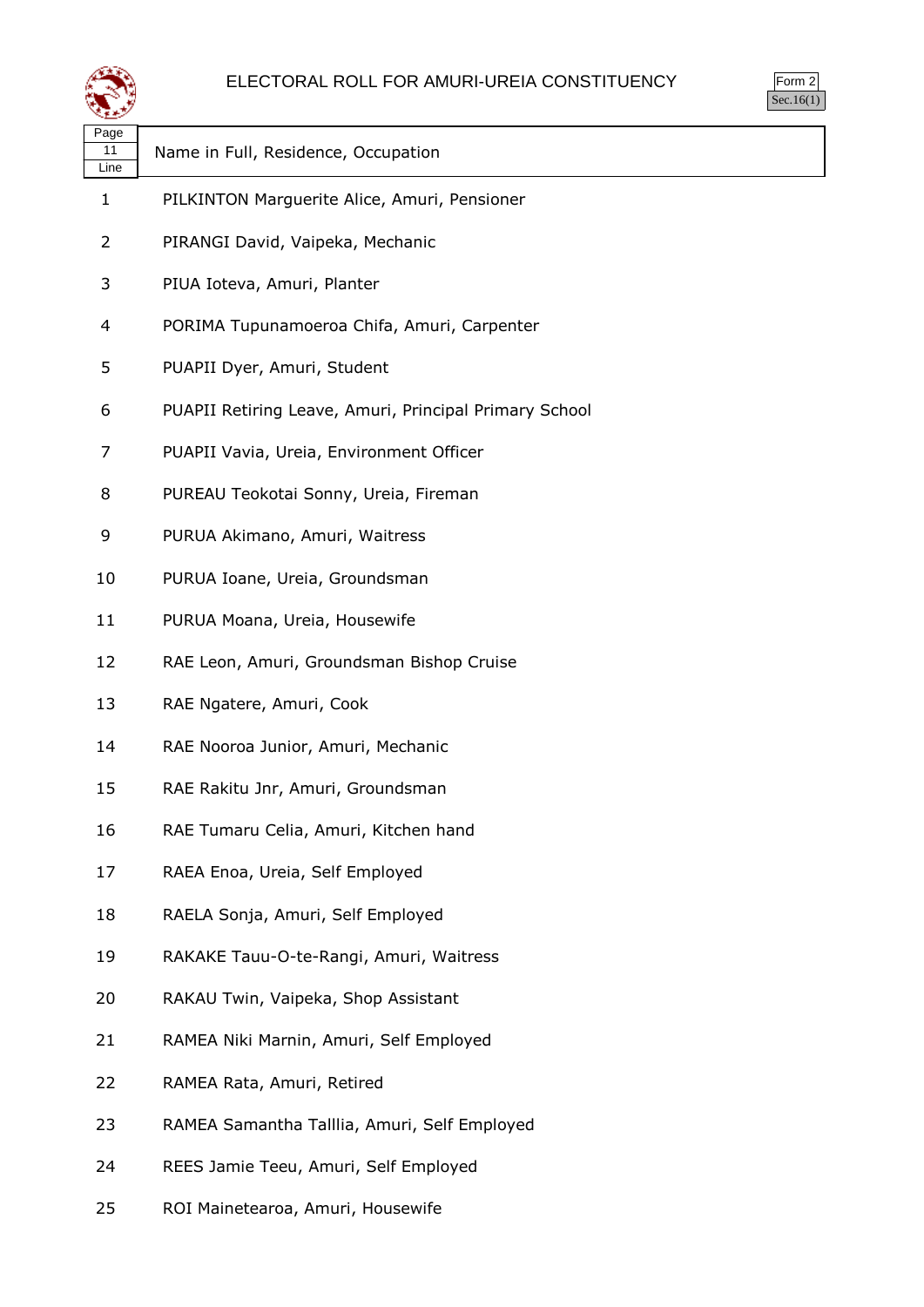



| પ∓≠У               |                                                                   |
|--------------------|-------------------------------------------------------------------|
| Page<br>12<br>Line | Name in Full, Residence, Occupation                               |
| $\mathbf{1}$       | ROI Steven Goeffrey, Amuri, Motelier                              |
| 2                  | ROTA Taina, Amuri, Labourer                                       |
| 3                  | ROTA Teokotai, Ureia, Teacher                                     |
| 4                  | RUAMOANA Linda, Amuri, Unemployed                                 |
| 5                  | RUAMOANA Ruamoana, Amuri, Labourer                                |
| 6                  | RUTA Mataauri, Amuri, Self Employed                               |
| 7                  | RUTA Mavai, Amuri, Grounds                                        |
| 8                  | SABATANO Frank, Vaipeka, Teacher                                  |
| 9                  | SABATANO Herminia Fernandez, Vaipeka, Hairdresser                 |
| 10                 | SAMUELA Banaba, Amuri, Retired                                    |
| 11                 | SAMUELA Miringa, Ureia, Domestic Duties                           |
| 12                 | SAMUELA Natini, Ureia, Self Employed                              |
| 13                 | SAMUELA Samuela, Ureia, Pensioner                                 |
| 14                 | SAMUELA Tina, Ureia, Pensioner                                    |
| 15                 | SAMUEL-IOANE Kuravaro Samuel, Amuri, Nurse                        |
| 16                 | SAVAGE Tanya Michelle, Amuri, Manager                             |
| 17                 | SCHOFIELD Dylan Ranginui, Amuri, Handyman                         |
| 18                 | SCHOFIELD Quinton, Amuri, Self Employed                           |
| 19                 | SCHOFIELD Stephen David, Amuri, Manager                           |
| 20                 | SHERWIN Tatiana Linda Naomi, Amuri, Unemployed                    |
| 21                 | SIMIONA Lani, Amuri, Assistant Manager                            |
| 22                 | SIMIONA Ngarima Ngatokorua-o-Here E Marama, Amuri, Aitutaki INFRA |
| 23                 | SIMIONA Tupuraatua, Ureia, Housekeeping                           |
| 24                 | SIMIONA-HEATHER Jasmine Marguerite, Amuri, Handyperson            |
|                    |                                                                   |

SIMONA Aketui, Ureia, Stock Controller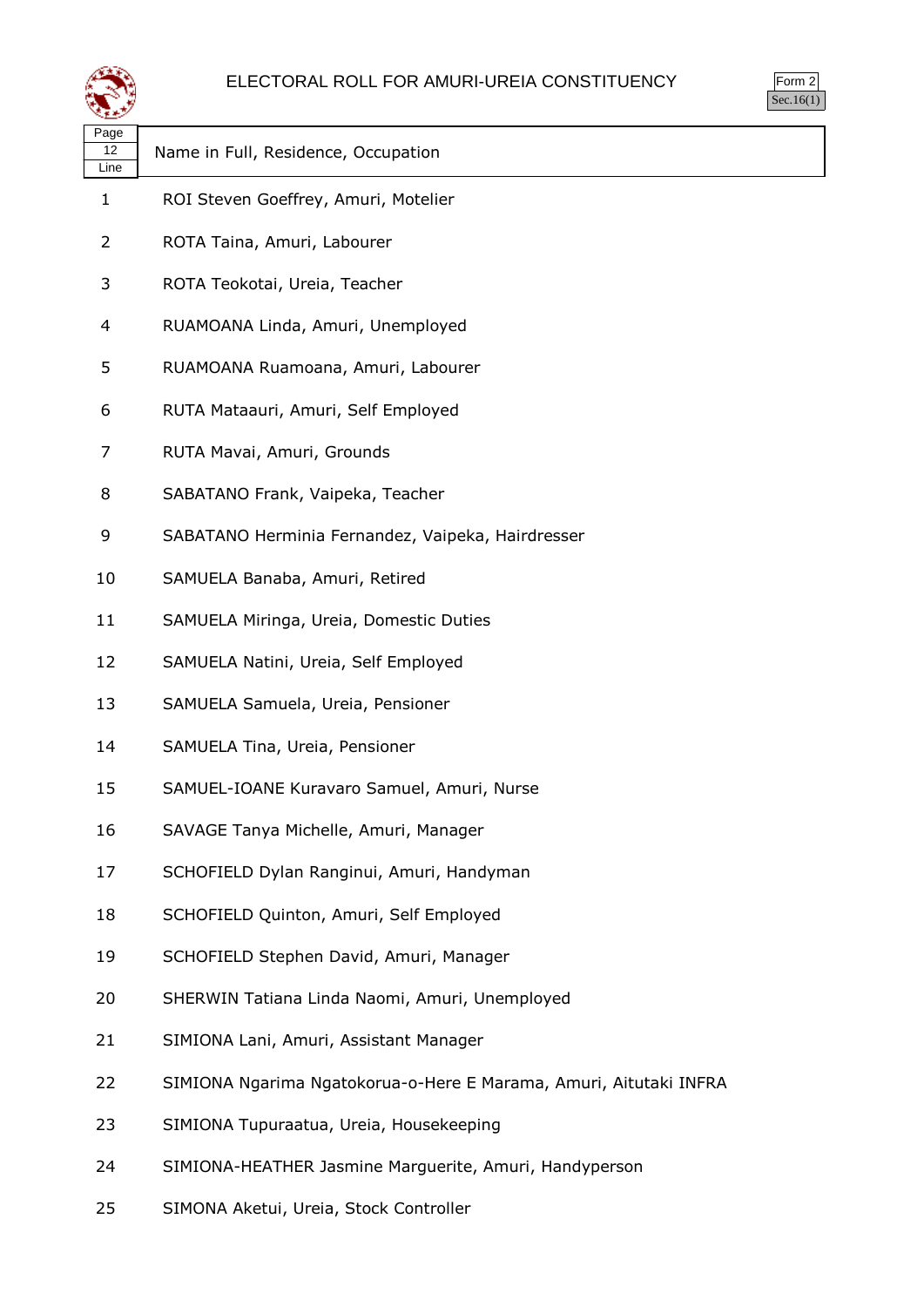

| Page<br>13<br>Line | Name in Full, Residence, Occupation                  |
|--------------------|------------------------------------------------------|
| 1                  | SOLOMONA Metua Dina, Amuri, Self Employed            |
| 2                  | SOLOMONA Ponia McLeod, Amuri, Medical Doctor         |
| 3                  | SOLOMONA SABATI Naomi Mamia, Amuri, Student          |
| 4                  | SOUTER Andrew Ioane, Amuri, Tourism Visitor Officer  |
| 5                  | SOUTER Mary Anne, Amuri, Teacher                     |
| 6                  | STORY Lawton Cuthbert, Ureia, Builder                |
| 7                  | STORY Richard, Amuri, Marine Officer                 |
| 8                  | STORY Rima Mata, Amuri, Self Employed                |
| 9                  | STORY Teremoana Marie, Ureia, Chef                   |
| 10                 | STUSKY Grace Teinakore, Amuri, Police Officer        |
| 11                 | STUSKY Thomas, Amuri, Bus Driver                     |
| 12                 | TAIA Ngatupuna Nooroa, Amuri, Assistant Manager      |
| 13                 | TAKAO Kalan Niwha Pokoina, Ureia, Bartender Waiter   |
| 14                 | TANGIANAU Maara Metua, Amuri, Retired                |
| 15                 | TANGIANAU Viriama, Amuri, Retired                    |
| 16                 | TANGUA Vainetutai, Vaipeka, Acting Finance Officer   |
| 17                 | TANGUA KURETA Teariki, Vaipeka, Nursery Officer      |
| 18                 | TAPAITAU Ngaupokoariki, Amuri, Pensioner             |
| 19                 | TAPORA Rauoi, Vaipeka, Kitchen Hand                  |
| 20                 | TATIRA Aquila, Amuri, Fisherman                      |
| 21                 | TATIRA Morgan, Amuri, Self Employed                  |
| 22                 | TATIRA Ngapare, Amuri, Waitress                      |
| 23                 | TATIRA Prisca Tryohena, Amuri, Shop Assistant-AQUILA |
| 24                 | TATIRA-STUSKI Kylie-Anne, Amuri, Front Office        |
| 25                 | TAUA Ani, Amuri, Housewife                           |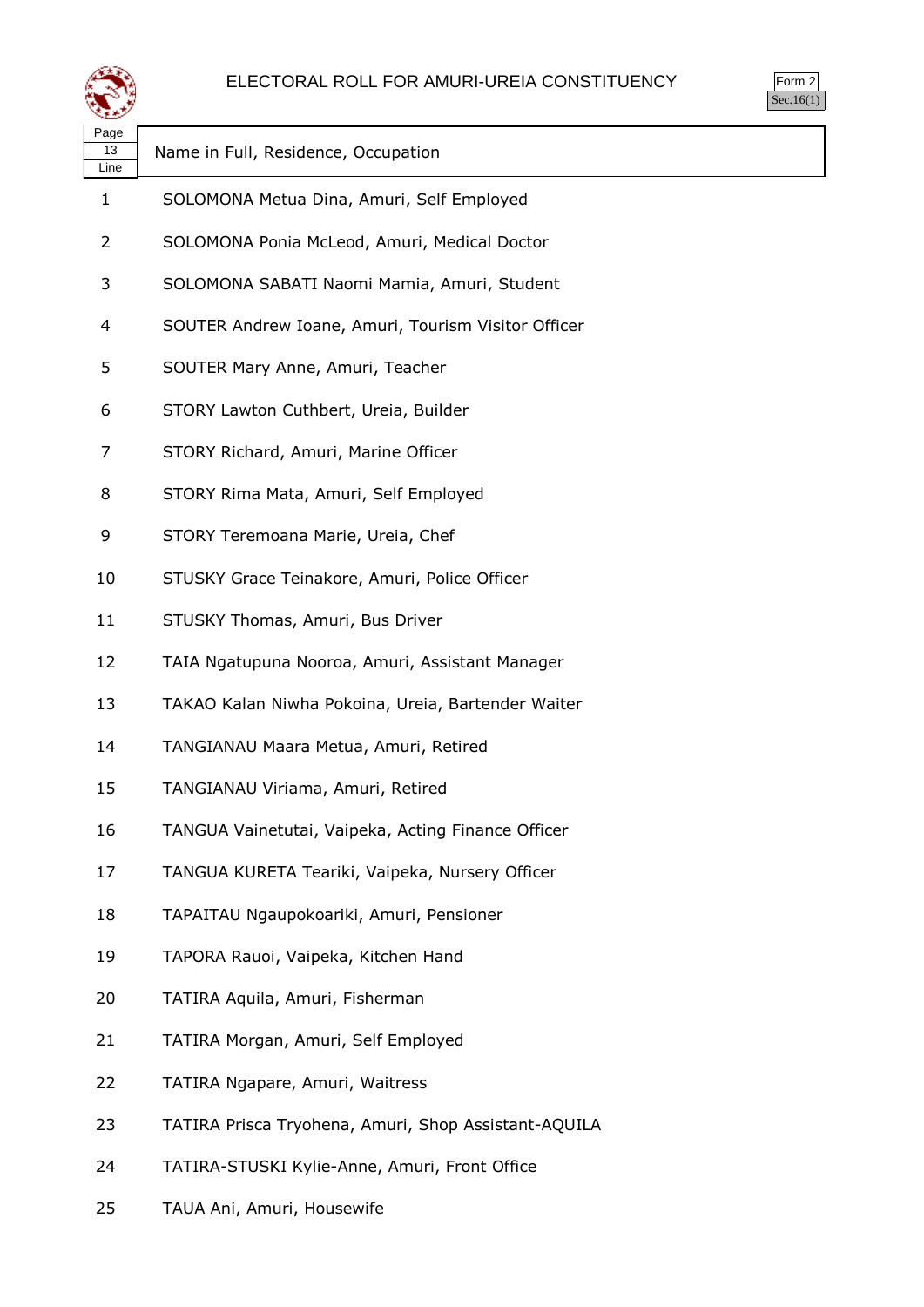

| $\overline{3}$ rm<br>╯ |  |
|------------------------|--|
| . I                    |  |

| ∽                  |                                                      |
|--------------------|------------------------------------------------------|
| Page<br>14<br>Line | Name in Full, Residence, Occupation                  |
| $\mathbf{1}$       | TEARIKI MANA Ieremia, Amuri, Buiilder                |
| 2                  | TEAUKURA Tukoe, Amuri, Housewife                     |
| 3                  | TEAUKURA Vainetutai, Amuri, Domestic Duties          |
| 4                  | TEIOTU-KAITAO Tapita Lingcum, Amuri, Manager         |
| 5                  | TEITI Ngereteina Drollet, Ureia, Teacher             |
| 6                  | TEITI Paora, Amuri, Retired                          |
| 7                  | TEITI Paora Joesph, Ureia, Baker                     |
| 8                  | TEITI Taiti, Amuri, Domestic Duties                  |
| 9                  | TEITI Teiti, Ureia, Infrastructure                   |
| 10                 | TEKO Nia Nooroa, Vaipeka, Domestic Duties            |
| 11                 | TEKOTIA Mere Louise, Amuri, Tour Operator            |
| 12                 | TEKOTIA Michael Garnett, Amuri, Skipper-Charter Boat |
| 13                 | TEREAPII Tereapii, Ureia, Builder                    |
| 14                 | TEREI Teremoana, Amuri, Housekeeping                 |
| 15                 | TEREKIA Ngatuaine Hidee-Rose, Vaipeka, Student       |
| 16                 | TEREPAI Haupini, Amuri, Builder                      |
| 17                 | TEREPOTO William Junior, Ureia, Builder              |
| 18                 | TEREROA Makea Rupe, Amuri, Retired                   |
| 19                 | TEURU Mii, Amuri, Housekeeping                       |
| 20                 | TEURU Teroro, Amuri, Chef                            |
| 21                 | TEURU Tiri Hamoe, Amuri, Planter                     |
| 22                 | TEURU Tutai, Amuri, Housemaid                        |
| 23                 | TIMANI Mangatama, Amuri, Groundsman                  |
| 24                 | TIMOTE Takake, Ureia, Student                        |
| 25                 | TIMOTE Teakari, Ureia, Fisherman                     |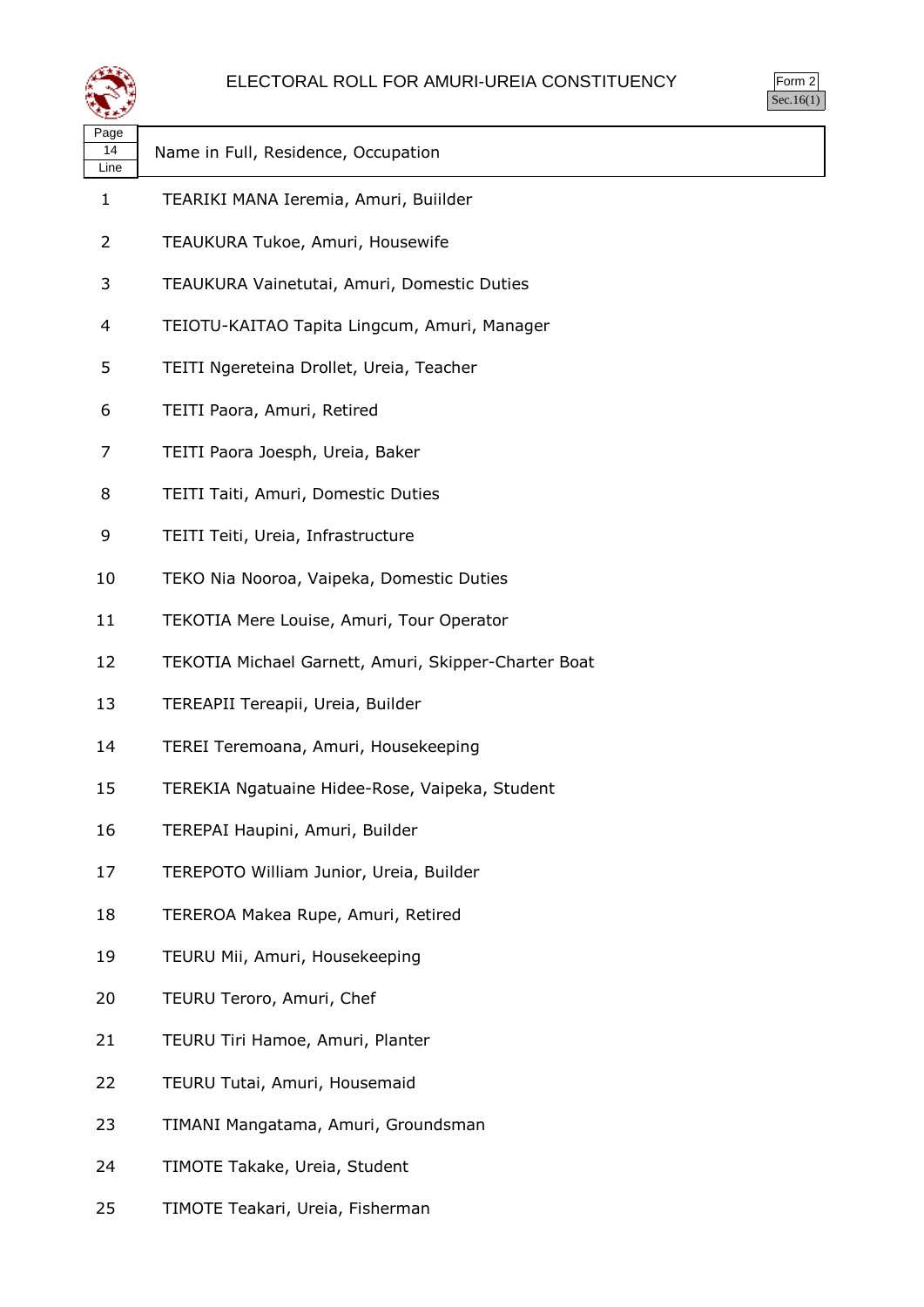



| ີ້ີ້               |                                                     |
|--------------------|-----------------------------------------------------|
| Page<br>15<br>Line | Name in Full, Residence, Occupation                 |
| 1                  | TINI Mary, Amuri, Retired                           |
| 2                  | TIPORA GEORGE Taruru Christine, Amuri, Kitchen hand |
| 3                  | TOBIAS Kurt Louise Plan, Amuri, Waiter              |
| 4                  | TOKA George, Amuri, Labourer                        |
| 5                  | TOKAI-TEAUKURA Nooroa-O-Vaine, Amuri, Housewife     |
| 6                  | TOKO Camp-Boy Maine, Ureia, Domestic Duties         |
| 7                  | TOKO Lucia, Ureia, Shop Assistant-MTL               |
| 8                  | TOKO Maki, Ureia, Retired                           |
| 9                  | TOKO Melanie, Ureia, Retired                        |
| 10                 | TOKO Taipakoko, Ureia, Shop Assistant               |
| 11                 | TOKORUA-KORE Tutoru Maeva, Ureia, Clergyman         |
| 12                 | TOM Gordon Tutere, Vaipeka, Electrical Apprentice   |
| 13                 | TOM Maraiti, Amuri, Manager                         |
| 14                 | TOM Marlene Rosary, Amuri, Housekeeping             |
| 15                 | TONGIIA Lynette, Ureia, Self Employed               |
| 16                 | TONITARA Tumoe Nooapii, Vaipeka, Unemployed         |
| 17                 | TONITARA Twin, Vaipeka, Admin/Accounts Clerk        |
| 18                 | TUAINEITI Teokotai, Amuri, Groundsman               |
| 19                 | TUAKEU Taria, Ureia, Tour Operator                  |
| 20                 | TUAKEU Tuakeu, Amuri, Electrician                   |
| 21                 | TUAKURA Potiki Scott, Amuri, Unemployed             |
| 22                 | TUAKURA Raakaui, Amuri, Domestic Duties             |
| 23                 | TUAU Apana, Vaipeka, Pensioner                      |
| 24                 | TUAU Ngatokotoru, Vaipeka, Self Employed            |

TUIMAVAVE John Jessie Ropati, Ureia, Assistant Maintenance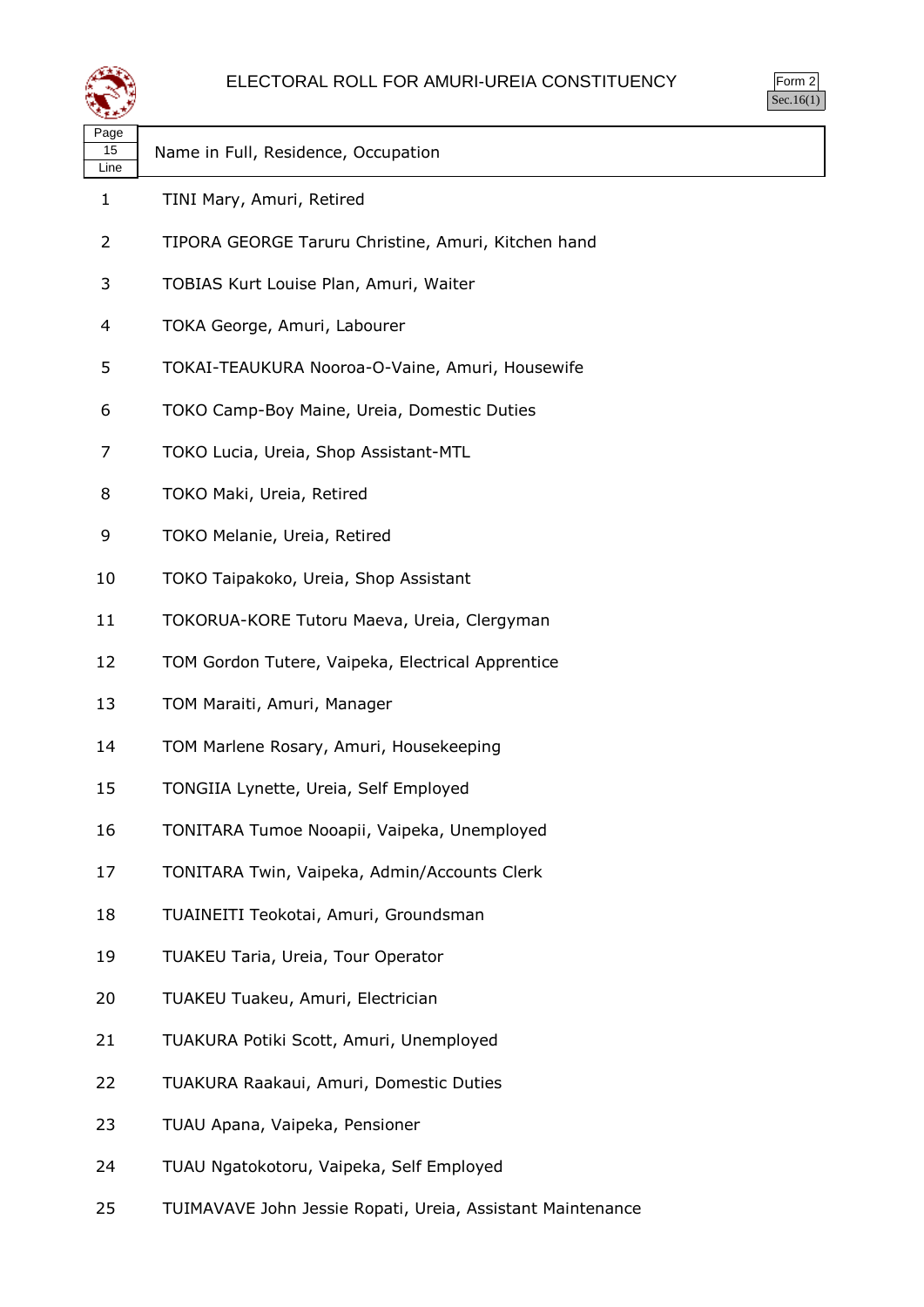

| પ∓≠У               |                                                         |
|--------------------|---------------------------------------------------------|
| Page<br>16<br>Line | Name in Full, Residence, Occupation                     |
| 1                  | TUMU Mamamere, Amuri, Orometua Vaine                    |
| $\overline{2}$     | TUMU Mikaela, Amuri, Planter                            |
| 3                  | TUMU Ngamata, Amuri, Housemaid                          |
| 4                  | TUMU Remi, Amuri, Minister of Religion                  |
| 5                  | TURIA Blondie, Amuri, Domestic Duties                   |
| 6                  | TURIA Eikura, Amuri, Teacher                            |
| 7                  | TURIA George, Amuri, Retired                            |
| 8                  | TURIA Gray Ronald Pitomaki, Amuri, Builder/Labourer     |
| 9                  | TUTANGATA Ieremia Upokoina, Amuri, Carpenter            |
| 10                 | UA Teteva, Amuri, Pensioner                             |
| 11                 | UNU Ngatokorua Terry, Amuri, Bartender                  |
| 12                 | UPOKO Rourukeu, Amuri, Domestic Duties                  |
| 13                 | UPOKOMANU Moeroa, Vaipeka, Waitress                     |
| 14                 | UPOKOMANU Teupoko-o-Tukua, Vaipeka, Manager Water Works |
| 15                 | UPOKOMANU Tovado, Vaipeka, Caregiver                    |
| 16                 | UPU Ngatamaine Tokoono Makesisi, Amuri, Station Manager |
| 17                 | VAASA Abela, Ureia, Baker                               |
| 18                 | VAASA Paul, Ureia, Planter                              |
| 19                 | VAASA-MATAPO Moeroa, Ureia, School Teacher              |
| 20                 | VAEVAE Melelino, Amuri, Barmaid                         |
| 21                 | VAEVAE Ngatotorua, Amuri, Housekeeping                  |
| 22                 | VAEVAE Taiono, Amuri, Shop Assistant                    |
| 23                 | VAEVAEPARE Serena, Amuri, Housekeeping                  |
| 24                 | VAHUA Ngatokorua, Vaipeka, Kitchen Hand                 |
| 25                 | VAHUA Tearoa, Vaipeka, Self Employed                    |